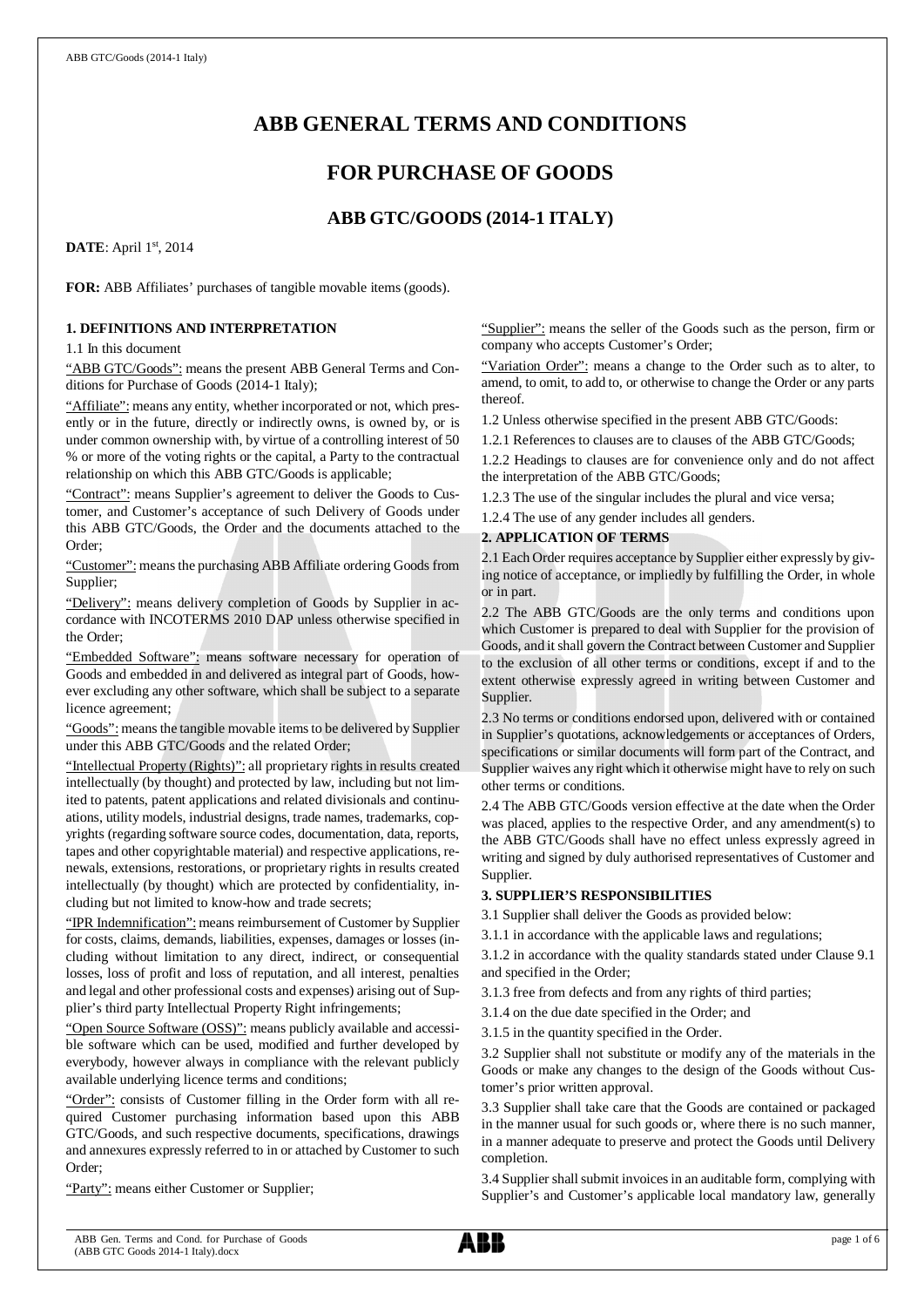#### ABB GTC/Goods (2014-1 Italy)

accepted accounting principles and the specific Customer requirements, containing the following minimum information: Supplier name, address and reference person including contact details (telephone, email etc.); invoice date; invoice number; Order number (same as stated in the Order); Supplier number (same as stated in the Order); address of Customer; quantity; specification of Goods supplied; price (total amount invoiced); currency; tax or VAT amount; tax or VAT number; payment terms.

3.5 Invoices shall be issued to Customer as stated in the Order and sent to the invoice address specified in the Order.

3.6 Customer may issue Variation Orders to Supplier to alter, amend, omit, add to, or otherwise change ordered Goods or parts thereof, and Supplier shall carry out such Variation Orders under the Order and/or ABB GTC/Goods. Agreed unit prices stated in the Order and/or otherwise agreed between Customer and Supplier shall apply.

3.7 In no event Supplier shall suspend the Delivery of any Goods to Customer.

#### **4. CUSTOMER'S RESPONSIBILITIES**

4.1 In consideration of the Goods delivered by Supplier in accordance with the terms and conditions of the respective Order and the ABB GTC/Goods, Customer shall pay to Supplier the purchase price stated in the Order provided the invoice fulfils the requirements of Clause 3.4.

4.2 Customer reserves the right to set off such amount owed to Supplier, or withhold payment for Goods not provided in accordance with the Order and the ABB GTC/Goods.

#### **5. DELIVERY**

5.1 The Goods shall be delivered in accordance with INCOTERMS 2010 DAP, to the point of delivery specified in the Order, or Customer's place of business if no other point of delivery has been specified by Customer.

5.2 Supplier shall ensure that each Delivery is accompanied by a delivery note, which shall contain the following minimum information (unless required otherwise by Customer): the Order number, date of Order, number of packages and contents and, in the case of part delivery, the outstanding balance remaining to be delivered.

5.3 The Goods shall be delivered during Customer's business operation hours unless otherwise requested by Customer.

5.4 Upon Delivery, Supplier (or its appointed carrier) shall provide Customer with such export documents as are necessary together with a delivery note.

5.5 Ownership (title) of the Goods shall pass to Customer at Delivery, except if otherwise expressly agreed. However, to the extent that the Goods contain Embedded Software, ownership (title) regarding such Embedded Software shall not be passed to Customer, however Customer and all users shall have a worldwide, irrevocable, perpetual, royalty-free right to use the Embedded Software as an integral part of such Goods or for servicing the Goods. In the event the Embedded Software or any part thereof is owned by a third party, Supplier shall be responsible for obtaining the respective software licences necessary from the third party before Delivery to comply with its obligations under the Order.

5.6 In the event the Embedded Software contains or uses Open Source Software, Supplier must fully specify and inform Customer in writing and prior to Delivery about all Open Source Software implemented into or used by the Embedded Software. In the event that Customer cannot approve any Open Source Software components contained in or used by the Embedded Software, Supplier agrees to replace or substitute the affected Open Source Software component(s) contained in or used by the Embedded Software.

5.7 Supplier shall invoice Customer upon Delivery in accordance with Clause 3.4, but such invoicing shall be conducted separately from despatch of the Goods to Customer.

#### **6. ACCEPTANCE OF GOODS**

6.1 Customer shall not be deemed to have accepted any Goods until it has had a reasonable time to inspect them following Delivery or, in the case of a defect in the Goods, until a reasonable time after such defect has become apparent.

6.2 If any Goods delivered to Customer do not comply with Clause 3 (Supplier's Responsibilities), or are otherwise not in conformity with the Order, then, without limiting any other right or remedy that Customer may have under Clause 10 (Remedies), Customer may reject the Goods and request replacement of the Goods or recover all payments made to Supplier by Customer.

#### **7. DELAYED DELIVERY**

If Delivery of the Goods does not comply with the agreed delivery date(s) then, without prejudice to any other rights which it may have, Customer reserves the right to:

7.1 terminate the Contract in whole or in part;

7.2 refuse any subsequent delivery of the Goods which Supplier attempts to make;

7.3 recover from Supplier any expenditure reasonably incurred by Customer in obtaining the Goods in substitution from another supplier;

7.4 claim damages for any additional costs, loss or expenses incurred by Customer which are reasonably attributable to Supplier's failure to deliver the Goods on the agreed delivery date; and

7.5 claim additional compensation for liquidated damages if such compensation right is expressly stated in the respective Order.

#### **8. INSPECTION OF GOODS**

8.1 At any time prior to Delivery and during Supplier's business hours, Customer shall have the right at its cost to (i) inspect the Goods and Supplier's manufacturing units upon providing reasonable notice, and/or (ii) request test samples of the respective Goods, or any parts or materials thereof.

8.2 If the results of such inspection or test sampling cause Customer to be of the opinion that the Goods do not conform or are unlikely to conform with the Order or with any specifications and/or patterns supplied or advised by Customer to Supplier, Customer shall inform Supplier and Supplier shall immediately take such action as is necessary to ensure conformity with the Order. In addition Supplier shall carry out such necessary additional inspection or testing at Supplier's own cost whereby Customer shall be entitled to be present and in attendance.

8.3 Notwithstanding any inspection or test sampling by Customer, Supplier shall remain fully responsible for the Goods compliance with the Order. This applies whether or not Customer has exercised its right of inspection and/or testing and shall not limit Supplier's obligations under the Order. For the avoidance of doubt, inspection or testing of Goods by Customer shall in no event exempt Supplier from or limit Supplier's warranties or liability in any way.

### **9. WARRANTY**

9.1 Supplier warrants that the Goods:

9.1.1 comply with all agreed specifications, including all specified material, workmanship and the like, documentation and quality requirements, or in absence thereof are fit for the purposes for which goods of the same description type would ordinarily be used and keep the functionality and performance as expected by Customer according to Supplier's information, documentation and statements;

9.1.2 are fit for any particular purpose expressly or impliedly made known to Supplier in the Order and/or Order related documents;

9.1.3 are new and unused at the date of Delivery;

9.1.4 are free from defects and rights of third parties;

9.1.5 possess the qualities which Supplier has held out to Customer as a sample or model;

9.1.6 comply with Clause 12 (Compliance with Relevant Law).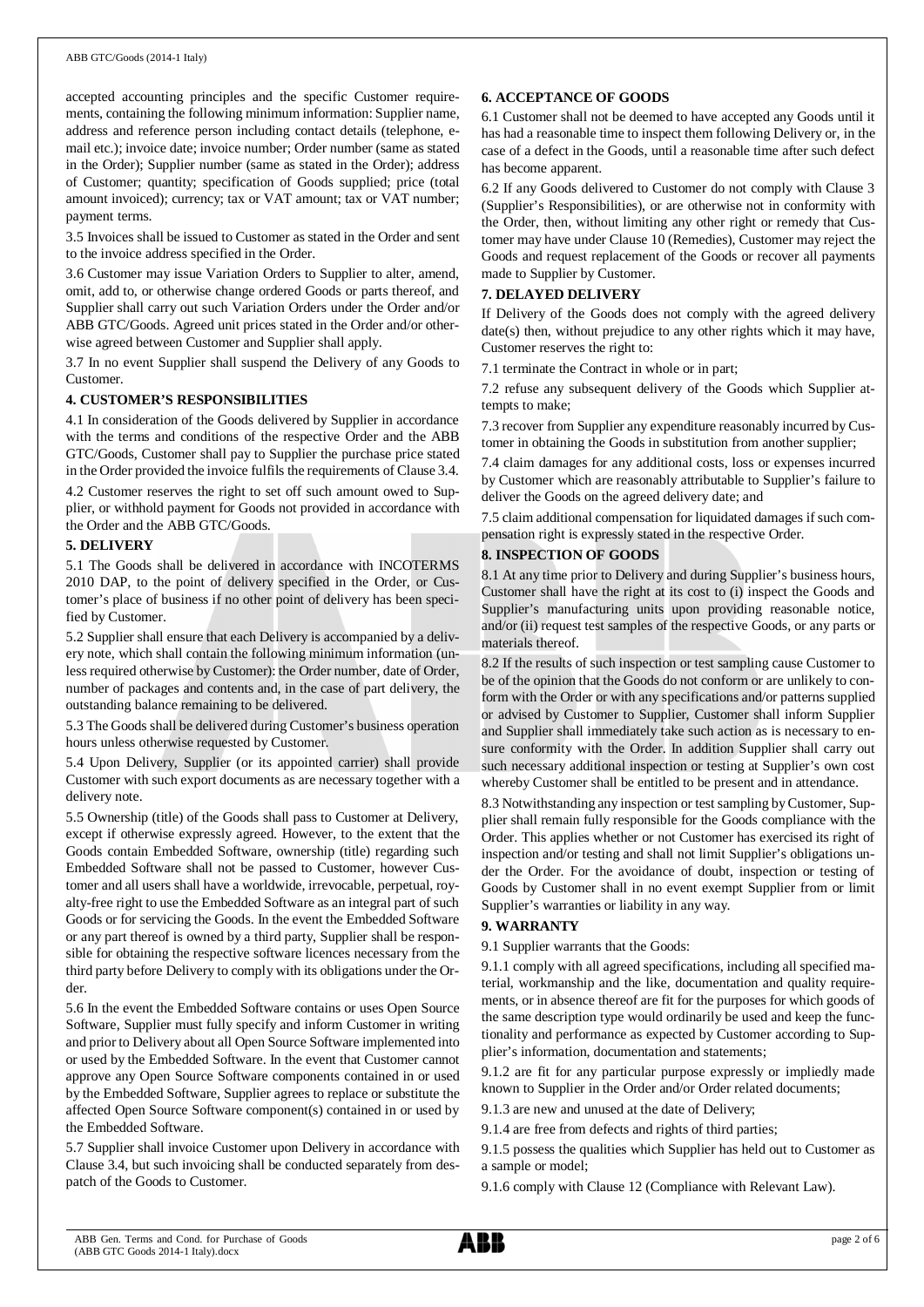9.2 The warranty period shall be twenty four (24) months from Delivery, or such other time period stated in the Order or otherwise expressly agreed in the Contract.

9.3 In case of non-compliance with the warranty provided under this Clause, Customer shall be entitled to enforce the remedies provided in Clause 10 (Remedies) hereunder.

#### **10. REMEDIES**

10.1 In case of breach of warranty under Clause 9 (Warranty) or if Supplier otherwise fails to comply with any of the terms of the respective Order, Customer shall give notice in writing to Supplier of such breach of warranty and provide Supplier an opportunity to swiftly remedy it. If no Supplier action to remedy such breach has been taken within forty eight (48) hours of receiving such Customer notification, Customer shall be entitled to any one or more of the following remedies at its own discretion and at Supplier's own expense:

10.1.1 to give Supplier another opportunity to carry out any additional work necessary to ensure that the terms and conditions of the Order are fulfilled;

10.1.2 to carry out (or to instruct a third party to carry out) any additional work necessary to make the Goods comply with the Order;

10.1.3 to obtain prompt replacement of the defective Goods by Goods conforming with the Order without defects;

10.1.4 to refuse to accept any further Goods, but without exemption from Supplier's liability for the defective Goods delivered by Supplier;

10.1.5 to claim such damages as may have been sustained by Customer as a result of Supplier's breaches of the respective Order;

10.1.6 to terminate the Contract in accordance with Clause 15.2.

10.2 In the event that Clauses 10.1.1, 10.1.2 or 10.1.3 apply, the entire warranty period of Clause 9.2 shall be restarted.

10.3 The rights and remedies available to Customer and contained in the ABB GTC/Goods are cumulative and are not exclusive of any rights or remedies available at law or in equity.

#### **11. INTELLECTUAL PROPERTY**

11.1 In the event that the Goods (and/or the Embedded Software) delivered by Supplier infringe any third party Intellectual Property Rights, Supplier shall, notwithstanding anything provided to the contrary or otherwise contained in this ABB GTC/Goods, the Order, or the Contract, provide IPR Indemnification to Customer. The IPR Indemnification applies whether or not Supplier may have been negligent or at fault and does not limit any further compensation rights of Customer. Supplier's obligation to indemnify Customer as provided under this Clause shall not apply if and to the extent the liability or damage was caused by Customer's own pre-existing Intellectual Property Rights contributed to, or implemented into the Goods provided by Supplier.

11.2 If any infringement claim is made against Customer, Customer may without prejudice to its rights under Clause 11.1 also request at its discretion and at Supplier's cost that Supplier (i) procures for Customer the right to continue using the Goods; (ii) modifies the Goods so that they cease to be infringing; or (iii) replaces the Goods so that they become non-infringing.

11.3 In the event Supplier cannot fulfil Customer's above request, Customer shall be entitled to terminate the Order, to reclaim all sums which Customer has paid to Supplier under the Order and to claim compensation in accordance with Clause 11.1 and for any other costs, losses or damages incurred whatsoever.

#### **12. COMPLIANCE WITH RELEVANT LAW**

12.1 The Goods covered by this ABB GTC/Goods shall be provided by Supplier in compliance with all relevant legislation, regulations, and codes of practice, guidance and other requirements of any relevant government or governmental agency applicable to Supplier. To the extent that such regulations are advisory rather than mandatory, the standard of compliance to be achieved by Supplier shall be in compliance with the generally accepted best practice of the relevant industry.

12.2 Both Parties warrant that each will not, directly or indirectly, and that each has no knowledge that the other Party or any third parties will, directly or indirectly, make any payment, gift or other commitment to its customers, to government officials or to agents, directors and employees of each Party, or any other party in a manner contrary to applicable laws (including but not limited to the U. S. Foreign Corrupt Practices Act and, where applicable, legislation enacted by member states and signatories implementing the OECD Convention Combating Bribery of Foreign Officials), and shall comply with all relevant laws, regulations, ordinances and rules regarding bribery and corruption. Nothing in this ABB GTC/Goods shall render either Party or any of its Affiliates liable to reimburse the other for any such consideration given or promised.

12.3 Either Party's material violation of any of the obligations contained in this Clause 12 (Compliance with Relevant Law) may be considered by the other Party to be a material breach of the respective contractual relationship for the sale of Goods to which this ABB GTC/Goods applies, and shall entitle such Party to terminate such contractual relationship with immediate effect and without prejudice to any further right or remedies under such contractual relationship or applicable law.

12.4 Supplier shall indemnify without any limitations Customer for all liabilities, damages, costs, or expenses incurred as a result of any such violation of the above mentioned obligations and termination of the respective contractual relationship for the sale of Goods.

12.5 Supplier herewith acknowledges and confirms that it has received a copy of ABB's Code of Conduct and ABB's Supplier Code of Conduct or has been provided information on how to access the ABB Codes of Conduct online ([www.abb.com](http://www.abb.com/) – Integrity – Code of Conduct). Supplier agrees to perform its contractual obligations under the ABB GTC/Goods and the respective contractual relationship with substantially similar standards of ethical behaviour as stated in the above mentioned ABB Codes of Conduct.

12.6 Supplier must comply with the ABB Lists of Prohibited and Restricted Substances and with the reporting and other requirements regarding Conflict Minerals (available under [www.abb.com](http://www.abb.com/) – Supplying to ABB – Doing Business with ABB). Any statement made by Supplier to Customer (whether directly or indirectly, e. g. where applicable via the ABB Supplier Registration and Pre-Qualification System) with regard to materials used for or in connection with the Goods will be deemed to be a representation under the Contract.

12.7 Supplier represents and warrants that it is knowledgeable with, and is and will remain in full compliance with all applicable export and import laws, regulations, instructions, and policies, including, but not limited to, securing all necessary clearance requirements, export and import licenses and exemptions from, and making all proper filings with appropriate governmental bodies and/or disclosures relating to the provision of services, the release or transfer of goods, hardware, software and technology to non U.S. nationals in the U.S., or outside the U.S., the release or transfer of technology and software having U.S. content or derived from U.S. origin software or technology.

12.8 No material or equipment included in the Goods shall originate from any company or country listed in any relevant boycott list issued by the authority in the country where the material or equipment shall be used or an authority otherwise having influence over the equipment and material forming part of Goods. If any of the Goods is or will be subject to export restrictions, it is Supplier's responsibility to promptly inform Customer in writing of the particulars of such restrictions.

12.9 Supplier shall indemnify and hold Customer harmless for all claims, demands, losses, damages, costs, fines, penalties, attorney's fees and all other expenses arising from export restrictions concealed by Supplier. With respect to export restrictions solely attributable to Customer's use of the Goods, the now said warranty shall only apply to the extent Supplier has knowledge of or reasonably should have been aware of such use.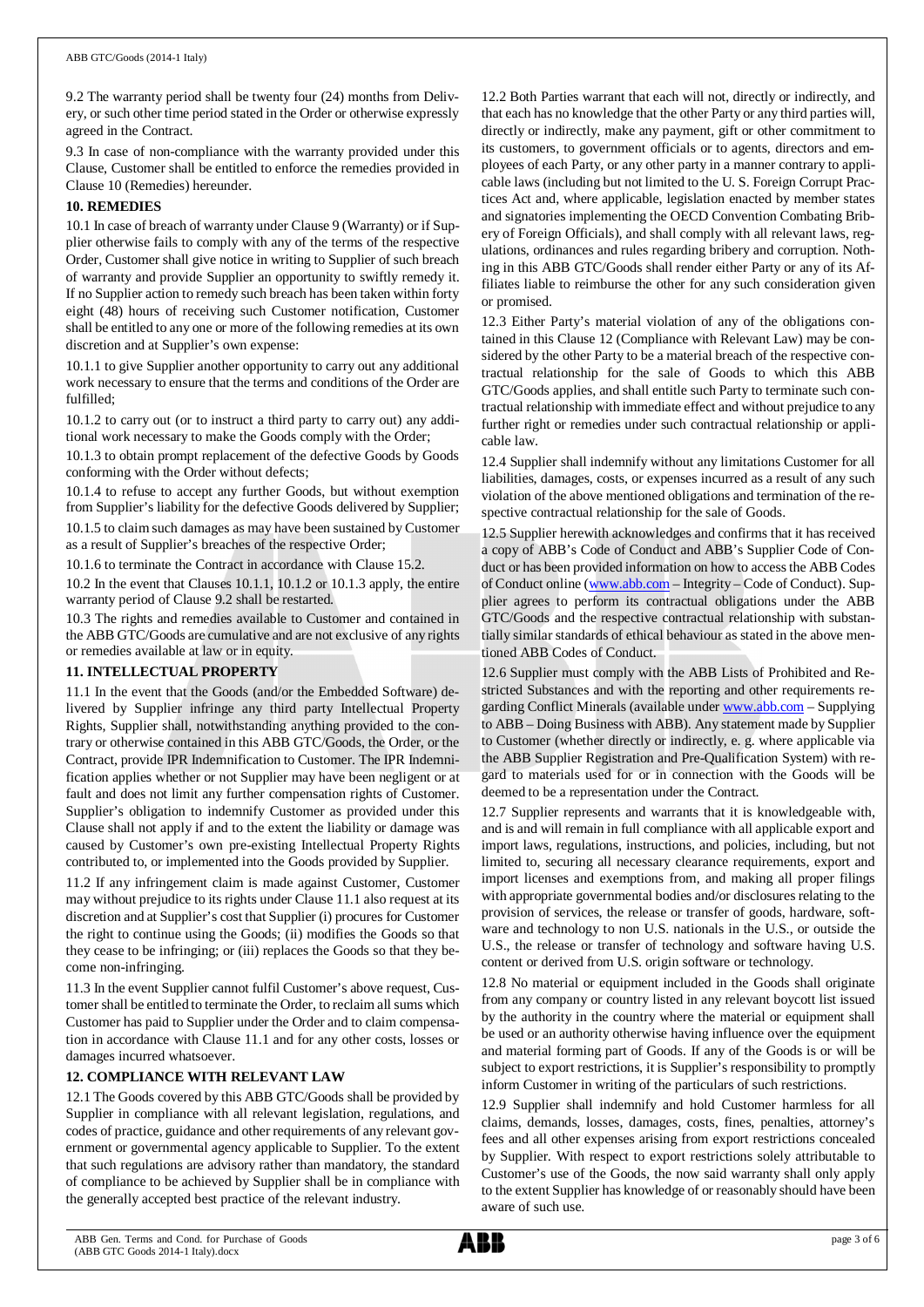12.10 Supplier must indicate the customs tariff numbers of the country of consignment for all Goods. For controlled Goods, the national export control numbers must be indicated and, if the Goods are subject to U.S. export regulations, ECCN or ITAR classifications. Proofs of preferential origin as well as conformity declarations and marks of the country of consignment or destination are to be submitted without being requested; certificates of origin upon request.

#### **13. CONFIDENTIALITY AND DATA PROTECTION**

13.1 Supplier is obliged to observe secrecy regarding any data or information acquired during the fulfilment of the Contract irrespective of whether such data or information relates to Customer, its Affiliates or their respective customers or suppliers ("Customer Data"). This includes in particular, but is not limited to, all technical or commercial know-how, drawings, specifications, inventions, processes or initiatives which are of a confidential nature. To safeguard this,

13.1.1 Supplier shall process or use Customer Data only in accordance with Customer's instructions and with all applicable laws and regulations; for the avoidance of doubt, processing in accordance with the Contract shall be considered to be an instruction from Customer;

13.1.2 Supplier shall not (i) use Customer Data for any other purposes than for providing the Goods, or (ii) reproduce Customer Data in whole or in part in any form except as may be required to fulfil its obligations under the Contract; (iii) disclose Customer Data nor grant access to such data to any third party without Customer's prior written consent; no third parties in the meaning of this provision are subcontractors approved by Customer;

13.1.3 Supplier shall take appropriate measures suited to the type of Customer Data to be protected (i) to prevent unauthorised persons from gaining access to data processing systems with which Customer Data are processed or used, (ii) to prevent data processing systems from being used without authorisation, (iii) to ensure that persons entitled to use a data processing system have access only to the data to which they have a right of access, and that Customer Data cannot be read, copied, modified or removed without authorisation in the course of processing or use and after storage, (iv) to ensure that Customer Data cannot be read, copied, modified or removed without authorisation during electronic transmission or transport, and that it is possible to monitor and establish to which bodies the transfer of Customer Data by means of data transmission facilities is envisaged, (v) to ensure that it is possible to monitor and establish whether and by whom Customer Data have been entered into data processing systems, modified or removed, (vi) to ensure that, in the case of commissioned processing of Customer Data, the data are processed strictly in accordance with the instructions of Customer, (vii) to ensure that Customer Data are protected from accidental or unlawful destruction or loss, (viii) to ensure that data collected for different purposes can be processed separately. Supplier shall document the implementation of the technical and organizational measures in detail and shall present this to Customer for review upon request. Where this review raises the need for amendments, these must be applied amicably;

13.1.4 Supplier shall ensure and prove that those members of its staff who may come into contact with Customer Data in the course of fulfilling their tasks are subject to the same obligation to confidentiality as applicable to Supplier. Supplier shall confirm this in writing upon Customer's request. Customer may verify compliance with the technical and organisational measures undertaken by Supplier any time upon reasonable notice;

13.1.5 The commissioning of subcontractors requires Customer's previous written consent. This applies also in those instances when one subcontractor is replaced by a subsequent one. The contracts awarded by Supplier to its subcontractors are to be formulated in such a manner that they meet the requirements regarding confidentiality and data protection agreed upon in the Contract. Supplier shall provide Customer with information on the essentials of such contracts and on the

measures implemented by the subcontractors to fulfil their obligations regarding confidentiality and data protection. If requested by Customer Supplier shall present its respective contractual documents for the former to examine. Supplier shall ensure that Customer has the same rights to monitor the subcontractors as Customer has to monitor Supplier. Subcommissions in the meaning of this provision do not include ancillary services ordered by Supplier from third parties which are not directly related to Customer, such as telecommunications services, maintenance and user support, cleaning, auditing or the disposal of data media. Even where ancillary services are taken from third parties, Supplier must however ensure confidentiality and undertake monitoring activities.

13.2 The obligation to confidentiality does not apply to such data (i) whose disclosure is required for the fulfilment of the Contract; (ii) which are publicly known at the time Supplier receives them or which subsequently become publicly known through no action of Supplier itself; (iii) which were already known to Supplier prior to its initial activity for Customer and for which no duty to observe secrecy applies; (iv) which is made accessible to Supplier by third parties and for which no duty to observe secrecy applies or (v) which Supplier is obliged to disclose by mandatory law or by legally binding instruction of a court of law or a public authority. Insofar as Supplier wishes to invoke one of the above exceptions, the burden of proof for the existence of the factual preconditions for such exception shall lie with Supplier.

13.3 Supplier shall not retain any Customer Data for longer than necessary to provide the Goods or than determined by Customer. Immediately after termination of the Contract or at any time on Customer's demand, Supplier shall, at the choice of Customer, immediately deliver to Customer all copies of such data provided by Customer to Supplier for the purposes of the Contract or received otherwise by Supplier while providing the Goods and/or delete securely all Customer Data from its database. Supplier shall certify to Customer that it has not retained any copies of Customer Data with a written confirmation of destruction. Such confirmation shall be signed by duly authorized signatories of Supplier.

13.4 With regard to any data or information belonging to Customer or its Affiliates relating to an identified or identifiable individual or legal entity or any other entity which is subject to applicable data protection or privacy laws and regulations or being qualified as Personally Identifiable Information within the meaning of the applicable laws ("Personal Data"), Supplier will comply with all applicable data protection and privacy laws and regulations. In addition to the other stipulations in this Clause 13 the following applies:

13.4.1 Supplier shall not process Personal Data in or transfer Personal Data to a country with a level of data protection that is not at least equivalent with the level of data protection that applies within the country of origin of the Personal Data without Customer's prior written consent. Upon Customer's request and where required by applicable law, in particular if Customer or its Affiliates are located in Switzerland or in a country which is a Member State of the European Union (EU) or another signatory to the Agreement on the European Economic Area (EEA), Supplier agrees to enter into a separate data transfer agreement (EU Standard Contractual Clauses/Swiss Data Processing Agreement) with Customer and/or its Affiliates for the transfer of Personal Data to third countries.

13.4.2 Supplier shall inform Customer without delay about serious incidents arising in the course of normal operations, suspicions of breaches of data privacy or other irregularities regarding the processing of Customer's or its Affiliates' Personal Data. In such cases Supplier and Customer shall agree on the further handling of the Personal Data. Supplier shall inform Customer without delay about checks performed and measures taken by a supervisory authority. This also applies regarding investigations into administrative or criminal offences.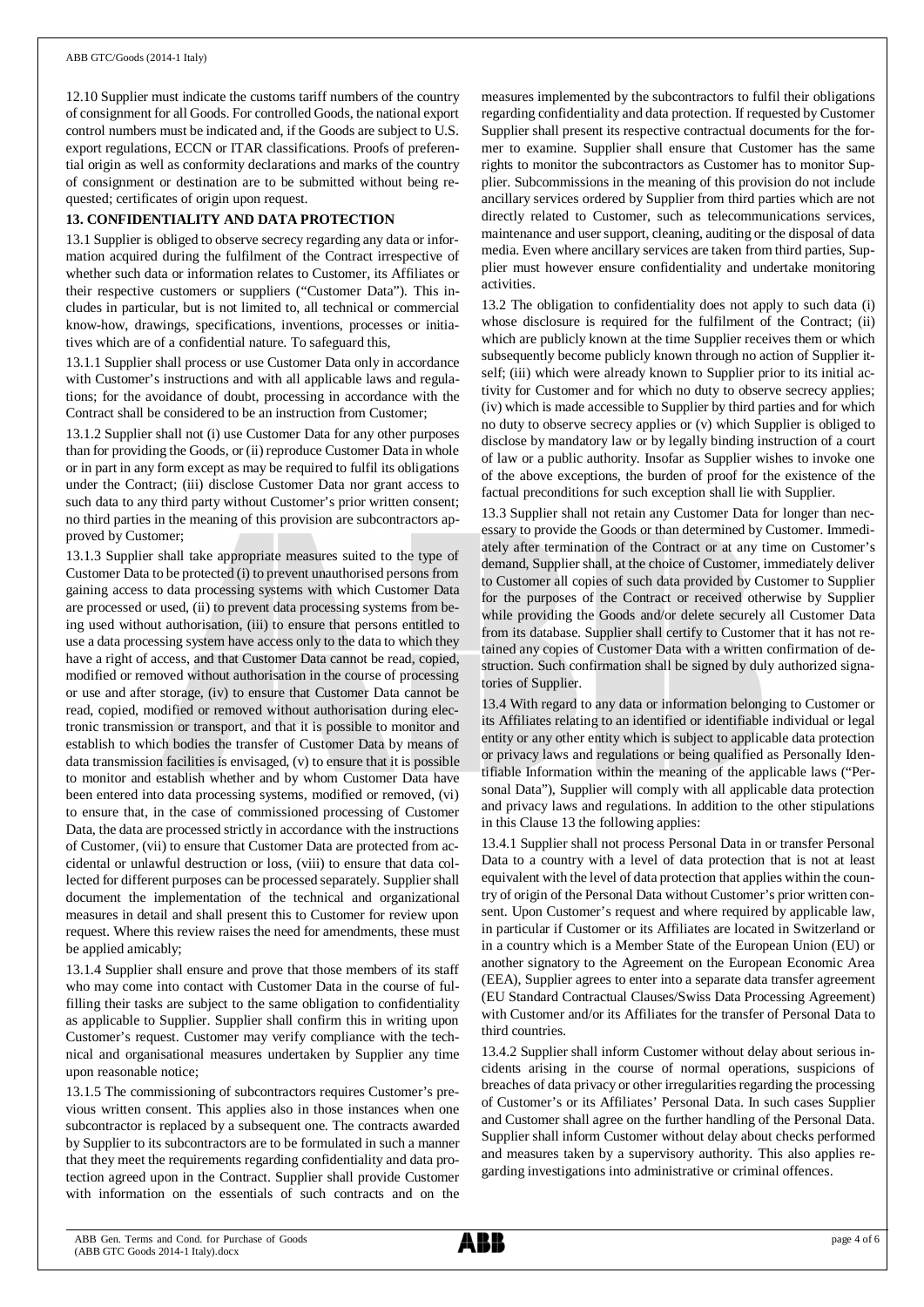13.4.3 Supplier will comply with any request by Customer to access, correct, block or delete Personal Data insofar as Customer is obliged to such request by law.

13.4.4 In case the legislation of a country in which Supplier provides Goods to Customer or its Affiliates requires a contract governing data privacy topics which are not covered by this Clause 13, Supplier agrees to enter into such contract.

13.5 Supplier agrees that Customer shall be allowed to provide any information received from Supplier to any other ABB Affiliate.

13.6 The obligation to Confidentiality and Data Protection exists for an indefinite period of time and therefore this Clause 13 shall survive the expiration or termination of the Contract for any reason.

#### **14. LIABILITY AND INDEMNITY**

14.1 Without prejudice to applicable mandatory law or unless otherwise agreed between the Parties, Supplier shall compensate/indemnify Customer for all damages and losses in connection with the Goods whether or not Supplier may have been negligent or at fault (i) for Supplier's breaches of the terms of Contract, and (ii) for any claim, except for IPR Indemnification for which Clause 11 (Intellectual Property) applies, made by a third party (including employees of Supplier) against Customer in connection with the Goods and to the extent that the respective liability, loss, damage, injury, cost or expense was caused by, relates to or arises from the Goods delivered by Supplier and/or its subcontractors. Upon Customer's request Supplier shall defend Customer against any third party claims.

14.2 Supplier shall be responsible for observance of all of its suppliers and/or sub-contractors, and it shall be responsible for the acts, defaults, negligence or obligations of any of its suppliers and/or sub-contractors, its agents, servants or workmen as fully as if they were the acts, defaults, negligence or obligations of Supplier.

14.3 The provisions of this Clause 14 (Liability and Indemnity) shall survive any performance, acceptance or payment pursuant to this ABB GTC/Goods and shall extend to any substituted or replacement Goods delivered by Supplier to Customer.

14.4 Unless otherwise expressly stated in the respective Order, Supplier shall maintain in force, and upon request provide evidence of, adequate liability insurance and statutory worker's compensation/employer's liability insurance with reputable and financially sound insurers. Nothing contained in this Clause 14 (Liability and Indemnity) shall relieve Supplier from any of its contractual or other legal liabilities. The insured amount cannot be considered nor construed as limitation of liability.

14.5 Customer reserves the right to set off any claims under the Order against any amounts owed to Supplier.

#### **15. TERM AND TERMINATION OF ORDERS**

15.1 The respective contractual relationship established by an Order under this ABB GTC/Goods may be terminated for convenience in whole or in part by Customer upon giving Supplier thirty (30) calendar days written notice, unless otherwise expressly stated in the relevant Order. In such event Customer shall pay to Supplier the value of the already delivered but unpaid parts of the Goods and proven direct costs reasonably incurred by Supplier for the undelivered and unpaid parts of the Goods, however in no event more than the agreed purchase price for the Goods under the respective Order. No further compensation shall be due to Supplier.

15.2 In the event of Supplier's breach of the Contract, including a breach of warranty, Customer shall be entitled to terminate the respective Contract established by an Order under this ABB GTC/Goods if Supplier fails to take adequate and timely actions to remedy a breach as requested by Customer. In such event, Customer shall have no obligation to compensate Supplier for the already delivered but unpaid parts of the Goods and Supplier shall be obliged to pay back to Customer any remuneration received from Customer for the Goods and take back the Goods at Supplier's own cost and risk.

15.3 Upon termination Supplier shall immediately and at Supplier's expense safely return to Customer all respective Customer property (including any documentation, data, and applicable Intellectual Property) and Customer information then in Supplier's possession or under Supplier's control and provide Customer with the complete information and documentation about the already delivered parts of the Goods.

#### **16. FORCE MAJEURE**

16.1 Neither Party shall be liable for any delay in performing or for failure to perform its obligations under a respective Order if the delay or failure results from an event of "Force Majeure." For clarification, Force Majeure means an event that was not foreseeable by the affected Party at the time of execution of the respective Order, is unavoidable and outside the control of the affected Party, and for which the affected Party is not responsible, provided such event prevents the affected Party from performing the respective Order despite all reasonable efforts, and the affected Party provides notice to the other Party within five (5) calendar days from occurrence of the respective event of Force Majeure.

16.2 If an event of Force Majeure occurs which exceeds thirty (30) calendar days either Party shall have the right to terminate the relevant Order forthwith by written notice to the other Party without liability to the other Party. Each Party shall use its reasonable endeavours to minimise the effects of any event of Force Majeure.

#### **17. ASSIGNMENT AND SUB-CONTRACTING**

17.1 Supplier shall not assign, sub-contract, transfer, or encumber an Order or any parts thereof (including any monetary receivables from Customer) without prior written approval of Customer.

17.2 Customer may at any time assign, transfer, encumber, sub-contract or deal in any other manner with all or any of its rights or obligations under the respective Order and/or ABB GTC/Goods to any of its own ABB Affiliates.

### **18. NOTICES**

Any notice shall be given by sending the same by registered mail, courier, fax or by e-mail to the address of the relevant Party as stated in the Order or to such other address as such Party may have notified in writing to the other for such purposes. E-mail and fax expressly require written confirmation issued by the receiving Party. Electronic read receipts may not under any circumstances be deemed as confirmation of notice. Electronic signatures shall not be valid, unless expressly agreed in writing by duly authorised representatives of the Parties.

#### **19. WAIVERS**

Failure to enforce or exercise, at any time or for any period, any term of the ABB GTC/Goods or an Order does not constitute, and shall not be construed as, a waiver of such term and shall not affect the right later to enforce such term or any other term herein contained.

#### **20. GOVERNING LAW AND DISPUTE SETTLEMENT**

20.1 The respective Order and/or ABB GTC/Goods shall be governed by and construed in accordance with the laws of the country (and/or the state, as applicable) of Customer's legal registration, however under exclusion of its conflict of law rules and the United Nations Convention on International Sale of Goods.

20.2 For domestic dispute resolution matters, whereby Customer and Supplier are registered in the same country, any dispute or difference arising out of or in connection with the respective Order and/or ABB GTC/Goods, including any question regarding its existence, validity or termination or the legal relationships established by the respective Order and/or ABB GTC/Goods, which cannot be settled amicably, shall be submitted to the jurisdiction of the competent courts of Customer's registration, unless other courts or arbitration are agreed in writing between the Parties.

20.3 For cross border dispute resolution matters whereby Customer and Supplier are registered in different countries, unless agreed otherwise in writing between the Parties, any dispute or difference arising out of